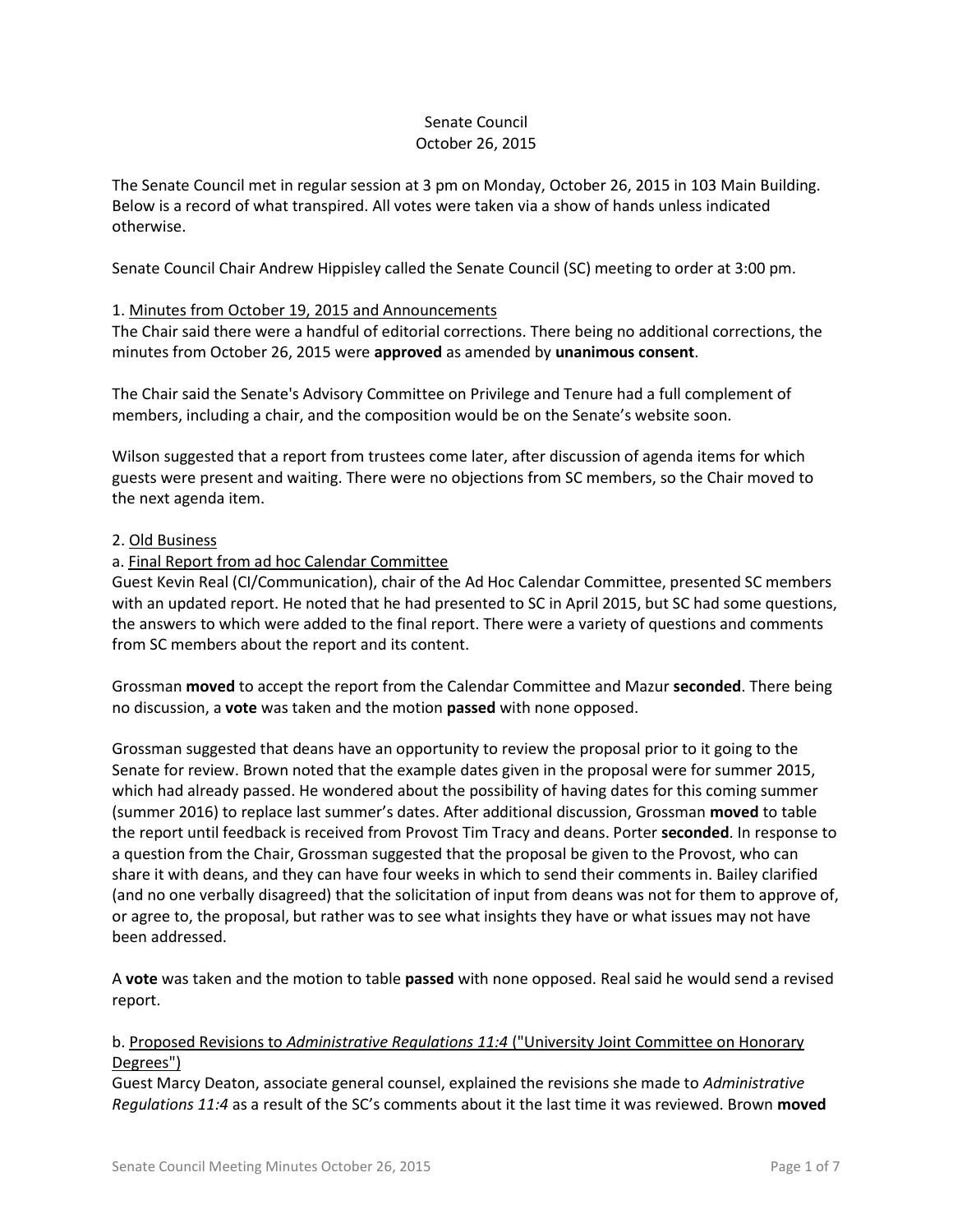to endorse the proposed changes to *Administrative Regulations 11:4* and Bailey **seconded**. A **vote** was taken and the motion **passed** with none opposed.

### c. Proposed New Graduate Certificate in Military Behavioral Health

Guest Chris Flaherty (SW) explained that he revised the proposal to accommodate three issues: concerns about the instructor who would teach SW 780; the prior lack of a letter of support from the current college dean; and clarification of the roles and responsibilities of the faculty of record for the certificate, as well as its advisory board.

The Chair said that the **motion** from Senate's Academic Programs Committee (SAPC) was back on the table, which was a recommendation that Senate approve the establishment of a new Graduate Certificate in Military Behavioral Health, in the College of Social Work. Because the motion came from committee, no **second** was necessary.

A **vote** was taken and the motion **passed** with none opposed

# 3. Request for Nonstandard Calendars for EDC 610-020, EDC 730-020, EDS 514, EDS 517, EDS 661, and EDS 663

Guest Robert Shapiro (ED/Kinesiology and Health Promotion, senior associate dean for research, analytics, and graduate student success) explained the need for nonstandard calendars for EDC 610-020, EDC 730-020, EDS 514, EDS 517, EDS 661, and EDS 663. Mazur **moved** to approve a nonstandard calendar for the courses as described below.

- EDC 730‐020 Problems of School Curriculum: Economic Education, July 11‐29, MTWRF 9‐11:40
- EDC 610‐020 Discipline and Classroom Management, July 11‐29, MTWRF 12:40‐3:20
- EDS 514: Instructional Technology, June 20 ‐ July 1, MTWRF 8:30AM‐1:30PM
- EDS 517: Assistive Technology, July 5 ‐ July 15, MTWRF 8:30AM‐1:30PM
- EDS 661- July 11 -August 4-ADVANCED INSTRUCTIONAL STRATEGIES FOR STUDENTS WITH ASD 3:30‐6:00 M‐R
- EDS 663 –July 11 –August 4 SERVING INDIVIDUALS WITH ASD INSTITUTE: times‐on line course (TBA)

Mullen **seconded**. There was some discussion about how such requests in the future could be addressed if the Senate implements the recommendations in the report from the ad hoc Committee on Calendars. There were a few questions from SC members. Shapiro clarified that his request was for recurring use of nonstandard calendars, not a one-time request. No change was made to the motion, however, to allow approval in perpetuity. A **vote** was taken and the motion **passed** with none opposed.

#### 4. Committee Reports

a. Senate's Admissions and Academic Standards Committee (SAASC) - Scott Yost, Chair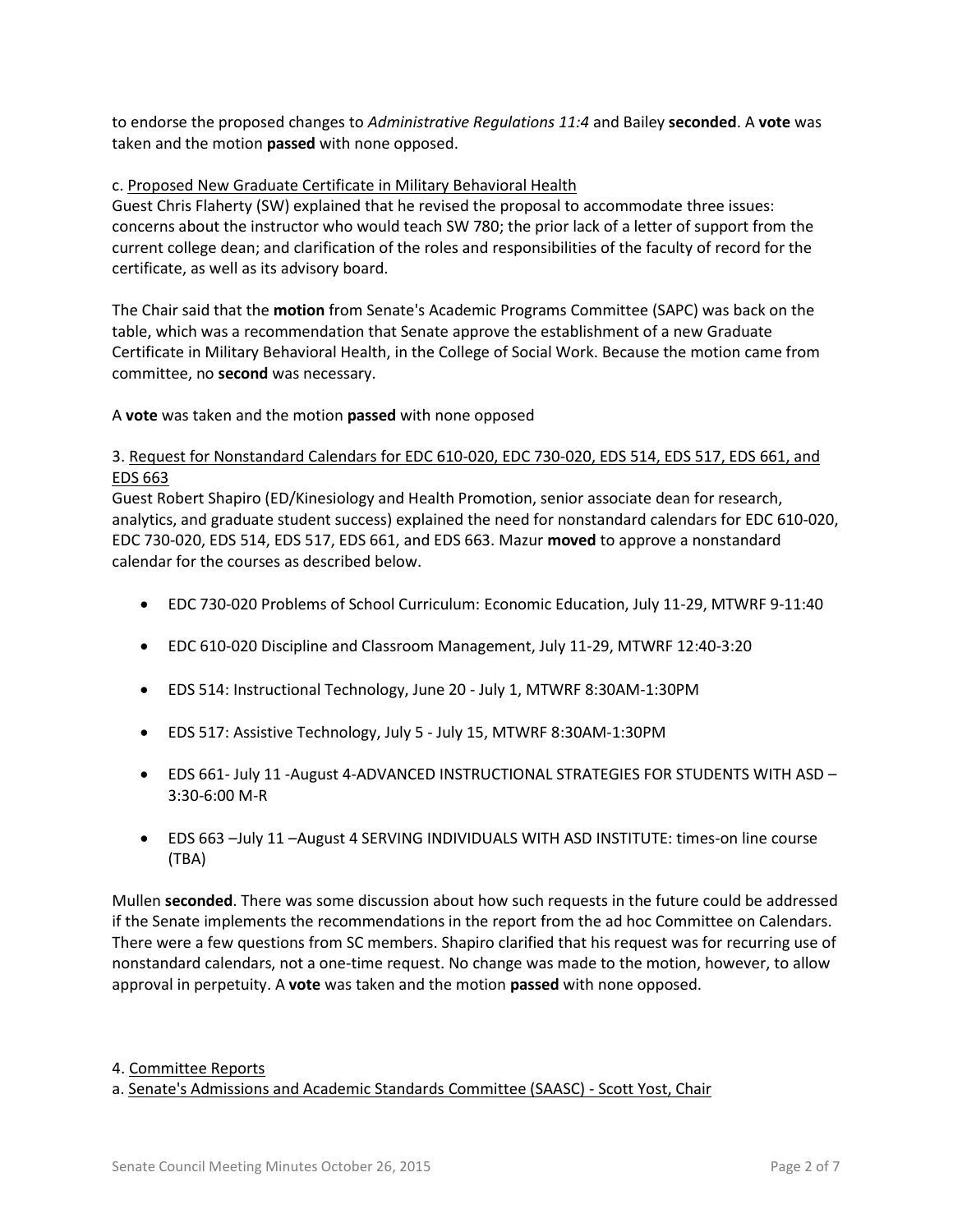### i. Change to Master's of Public Health - Drop CPH Exam Requirement

Guest Scott Yost, chair of the Senate's Admissions and Academic Standards Committee (SAASC), explained the proposal and said that the recommendation from SAASC was approval of the proposal. Because the motion came from committee, no **second** was necessary. Guests Katie Cardarelli (PbH/Health Behavior, associate dean of academic and student affairs) and Kim Tumlin (PbH, assistant dean for academic and faculty affairs) answered questions from SC members.

When there were no additional questions or comments, a **vote** was taken and the motion **passed** with none opposed.

### Old Business

### e. Discussion on Senate's Role in Matters of Faculty Privilege

The Chair reminded SC members that the SC previously charged the Senate's Rules and Elections Committee (SREC) with looking into language that would prevent a type of privilege abridgement that would stop someone from appealing a privilege abridgement. He noted that any faculty member who wants to appeal an abridgement of privilege could contact the Senate's Advisory Committee on Privilege and Tenure (SACPT). He asked Guest Connie Wood, chair of the SREC, to offer more information.

Wood explained that two different committees are charged with reviewing privilege violations, the Senate's Hearing Panel (Privilege and Tenure) (USHP) and the SACPT. While USHP has the responsibility of hearing cases that arise from non-tenure track faculty, the SACPT hears such cases for tenure-track faculty. Wood pointed out that the due process description for non-tenured individuals (non-tenure track faculty, administrators, graduate students, teaching assistants, etc.) was robust and included far more protections and considerations (e.g. calling and cross-examining witnesses, submitting evidentiary documents, and no requirement to be bound by strict rules of legal evidence) than the language for the SACPT. The description of such processes run through the SACPT was significantly less robust, with merely a bare -bones description of how tenure-track faculty in the same situation are treated. Wood summarized by saying that tenure-track faculty have far fewer protections that non-tenure track faculty when claiming a violation of faculty privilege.

SC members and Guest Marcy Deaton discussed the matter. In response to a question from Grossman, Deaton opined that if a hearing was scheduled for a student who was banned from being on campus or communicating with members of the campus community, the ban would be lifted long enough for the student to attend and participate in the hearing. Grossman suggested adding language to give a faculty member the right to appear at a hearing related to a violation of privilege and asked Deaton if that sort of language would accomplish the goal of allowing a faculty member to participate in their own hearing. Deaton said that "right to appear" for faculty would be consistent with the student code.

SC members and Wood, with occasional comments from Deaton, discussed the matter at length. When discussion turned to revising the relative *Senate Rules* (SR), Wood noted that some language could not be changed because that language was based in a *Governing Regulation*. Deaton volunteered to review language changes to ensure consistency with *Governing Regulations* and Wood thanked her. Wood clarified that if SC approved, the SREC would essentially rewrite the section on the SACPT.

When there was no further discussion on the issue, Wood noted that the SREC was inclined to add language to the *SR* to ensure that membership on Senate committees will continue until new membership is appointed, which will prevent a situation in which there is no full committee membership eligible to serve.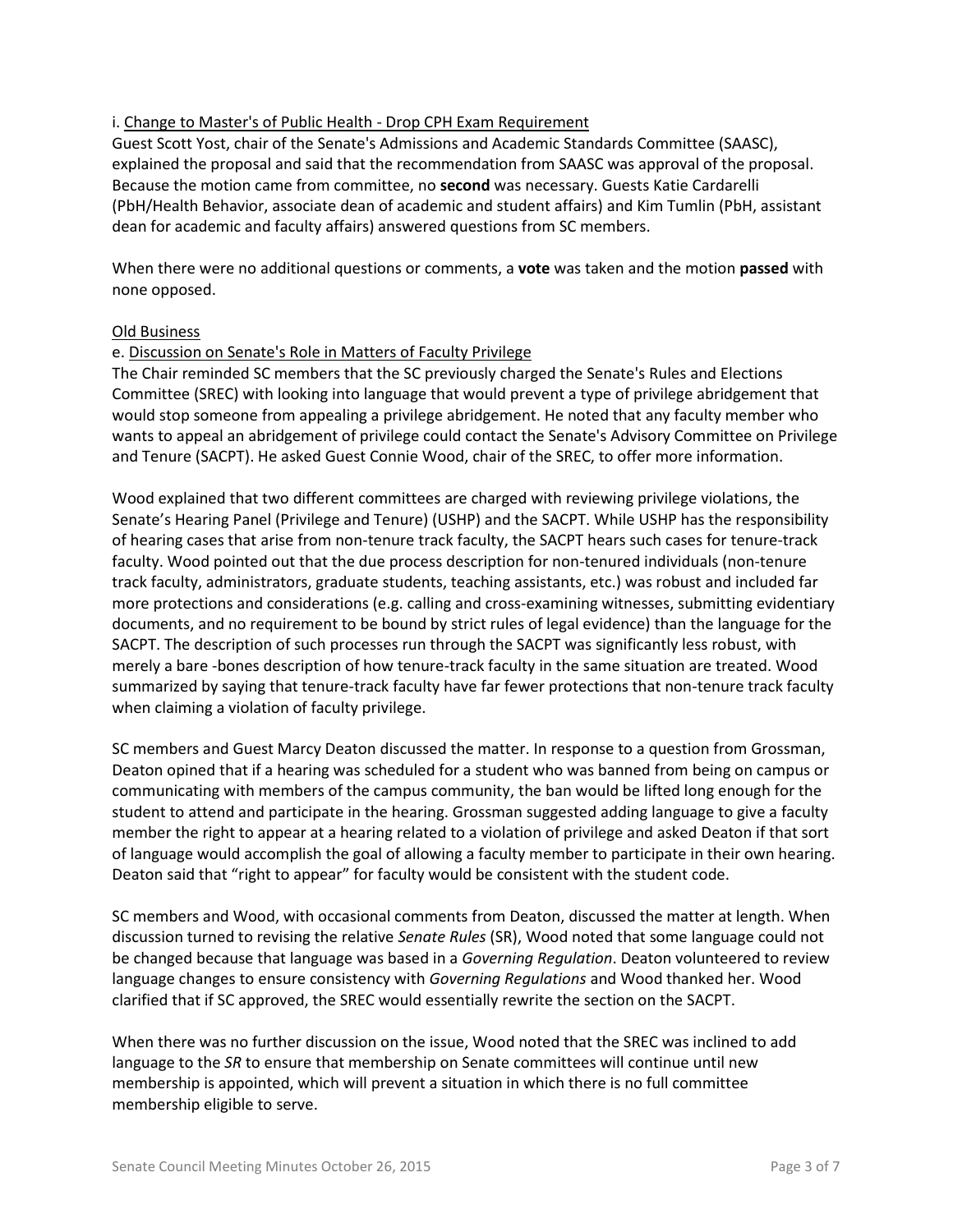## d. Senate Meeting Roundtable

The Chair asked SC members to each make a few comments about how they viewed the proceedings of the October University Senate (Senate) meeting. Below are representative comments. A couple SC members were no present for the Senate meeting, but related the sentiments of the faculty they represent who were aware of the meeting's agenda. [Many of the comments pertain to the relatively recent meeting of the Healthcare Committee of the Board of Trustees, when it removed the clinical privileges of a faculty member in the College of Medicine due to inappropriate comments made to colleagues and to a patient. The President spent  $10 - 15$  minutes talking about the events that took place subsequent to the Healthcare Committee's hearing in which the faculty member was banned from a handful of meetings/events that other non-clinical faculty have the right to attend.]

- The apology given by President Eli Capilouto was not a full airing of the issue nor did it seem to be a true attempt at rapprochement
- The apology did not sound genuine. The President evaded the questions that were asked of him.
- While the Senate agenda referred to it as a "conversation," a monologue followed by a few questions is not a conversation. The President's words did not facilitate a conversation of any kind but senators need a mechanism to have an open discussion with the President.
- There is no longer a relationship between President Capilouto and the faculty. While he may come to senate to talk about what he does, nothing the faculty say will influence his decisions. It was questionable if the President actually apologized for anything meaningful.
- The President's "apology" was a Rorschach apology, in which you can read just about anything into it. There were a few direct questions, particularly from one senator, but the President was evasive.
- When the President finished his presentation there was no applause, rather just stunned silence from senators wondering what had just happened. If mistakes were made, then stop continuing to make those mistakes – a true apology means not doing that thing again.
- The President spoke for quite a while but did not actually say much. Faculty concern is increasing because there is no clear information being given about why things happened in the way that they did. President Capilouto's comments created more concern, not less.
- It was a lost opportunity on the President's part.
- There is no sense the President would do things differently if a similar situation comes up in the future.

There was lengthy discussion among SC members about how to restart a dialogue with President Capilouto about faculty concerns. Brown **moved** that the SC empower the Chair to invite the President to have a general discussion about faculty morale and Kraemer **seconded**. A **vote** was taken and the motion **passed** with two opposed and one abstaining.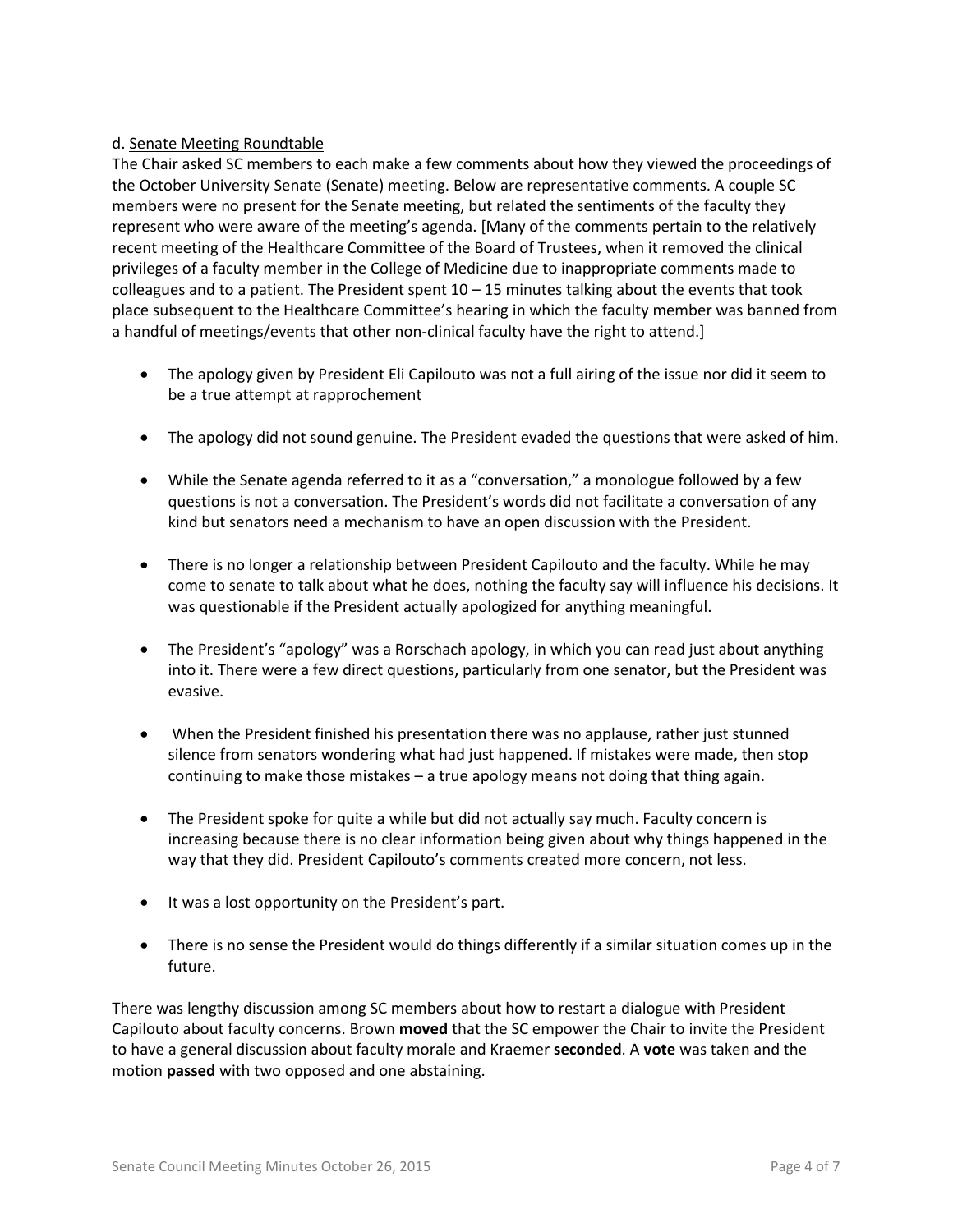b. Senate's Distance and e-Learning Committee - Roger Brown, Chair

i. Fall 2015 Report

Brown, chair of the Senate Committee on Distance Learning and eLearning (SCDLeL), gave SC members an update on the activities of the SCDLeL. The Chair noted that SCDLeL suggested a change to the SR<sup>1</sup>:

Return to, discuss with, or mMake available to students all papers, quizzes and examinations within a reasonable period of time. If any of the records mentioned above are not returned to the students, they shall be retained by the instructor until 180 days subsequent to the conclusion of the academic term in which the problem occurred. In addition, student records and grading policy procedures including roll books, syllabi and attendance records (if applicable)--or copies of this information—shall be on file with the instructor or the department office whenever the instructor will no longer be available. [US: 10/16/89]

\* In accordance with FERPA requirements any student (including postdoctoral scholars/fellow; and clinical residents/fellows) must be allowed to inspect and review any educational record pertaining to that student. Private notes written by an instructor that are not shared with any other person nor placed in the student's file are not educational records within the meaning of SR 7.2.2. [SREC: DATE]

\* Students and instructors may contact the UK Office of Distance Learning Programs for advice about sharing student records remotely and securely.

The **motion** to change *Senate Rules 7.2.2* ("Student Relations") came from committee, so no **second** was required. There was no discussion. A **vote** was taken and the motion **passed** with none opposed.

The Chair said the next issue for deliberation was the suggestion to develop a vision statement for distance learning. Brown explained that it would be helpful to have a vision statement that both acknowledges the reality of limited resources and UK's goals for distance learning. There were no objections from SC members, although there was some discussion on next steps. The Chair suggested Brown invite Associate Provost for Undergraduate Education Ben Withers to participate in discussions about a vision statement for distance learning, which both Withers and Brown readily agreed to.

Brown expressed a desire for a motion that would indicate that an attempt to create a vision statement for distance learning was something of value to the SC, so the Chair suggested he move a motion on behalf of SCDLeL. Brown **moved** on behalf of the SCDLeL that the SC believes the University would benefit from clarity regarding the use of distance learning. Because the motion came from committee, no **second** was necessary. Withers commented that the report mentioned input from both faculty and administrators and said there could be an opportunity for a joint committee to develop a vision statement for distance and e-learning. There being no discussion about developing a vision statement, a **vote** was taken and the motion **passed** with none opposed.

5. Follow-up on Foreign Language Requirement Report - Bruce Webb (AG/Entomology) Due to the time, Webb suggested postponing his agenda item until the next meeting. There were no objections from SC members.

 $\overline{\phantom{a}}$ 

<sup>&</sup>lt;sup>1</sup> Underlining denotes added text while strikethrough denotes deleted text.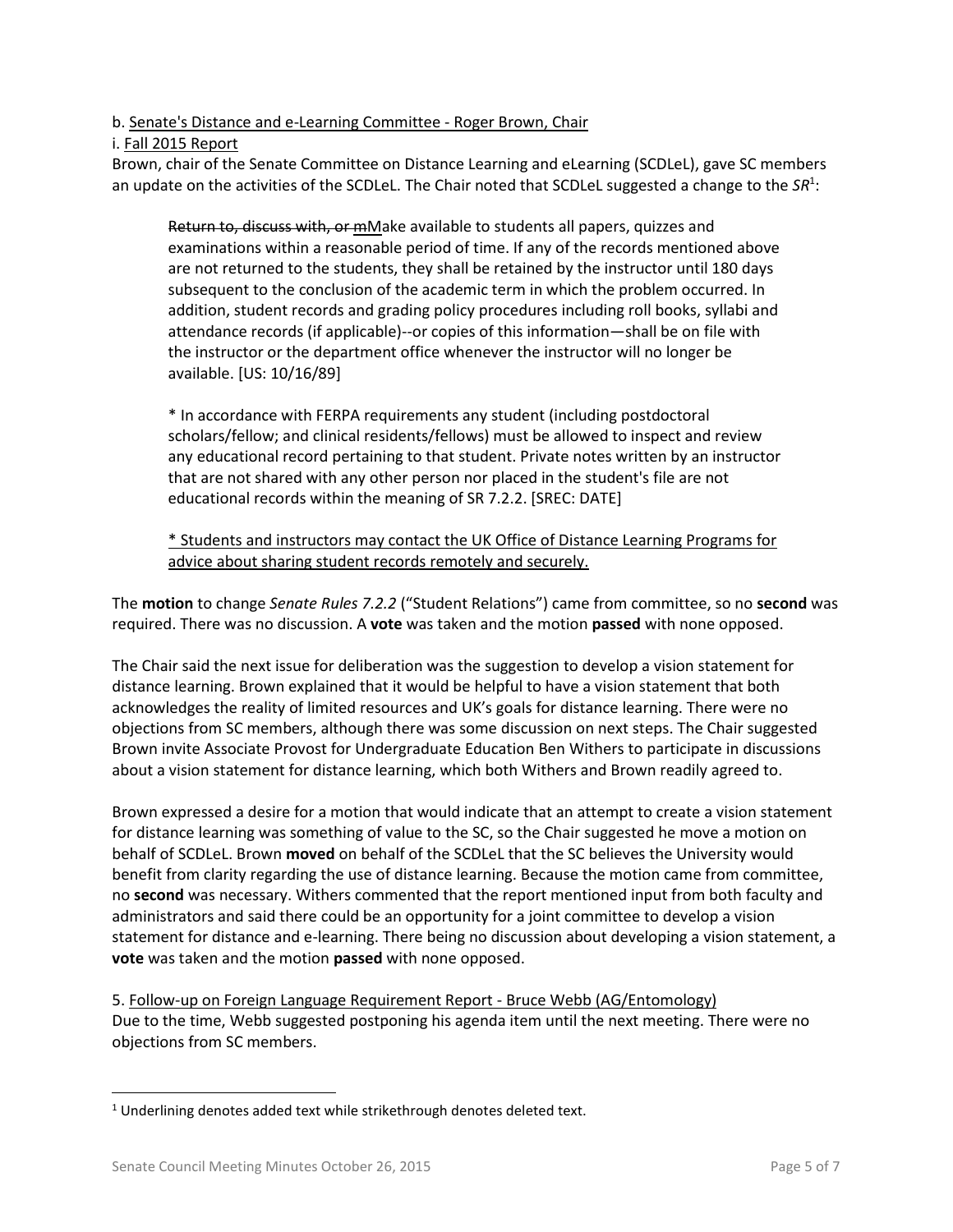## 6. Philosophical Discussion: Level of Admissions and Academic Standards SAASC Reviews, or "What exactly is an admission standard and an academic standard?" (Time Permitting)

The Chair explained the issue – if one reviews the section for School of Human and Environmental Sciences in the *SR*, there is a list of courses required for admission to a program. If one course in that list is modified or dropped, the department must submit a program change to revise the prerequisites. Because the prerequisites are considered to be an admission requirement or academic standard, the proposal must be sent to the Senate's Admissions and Academic Standards Committee (SAASC) for review. The Chair asked if SC would like to consider such changes to be something that would not rise to the level of review by the SAASC, even though it would entail a small change to academic and/or admission standards. The Chair explained that such proposals could be placed on a web transmittal for Senate review, instead of requiring the proposal to be reviewed by committee and then presented at SC and Senate meetings. The Chair thanked Yost for remaining for this discussion.

Wilson opined that it would be conceptually difficult to object to a shorter review process for less major changes, so the real question would be to determine what types of admissions and academic standards changes would not need to be reviewed by the SAASC. The Chair thought that a description of a type of change that would not need to have SAASC review would be a good start. Kraemer wondered about implications for adding a course, particular one that is owned by another department or college. Wilson wondered if avoiding a list of prerequisites would be better, but would be something that a faculty of record determines on its own to be a minor change. There was also discussion about the level of detail that is included in the *SR*. Wilson thought that a phrase such as "complete the pre-major requirements, as described by the faculty of record" would be helpful, particularly if Senate does away with listing all the granular details of a program in the *SR*.

Yost said this was not really a random example of a proposal, as the SAASC was currently reviewing a change to prerequisite courses for the BS Dietetics. The issue of a minor or major change is critical he said. He said that when reviewing the change and talking to the proposer, it was in response to the fact that the Department of Biology changed a prerequisite to a course. When Yost asked the contact person if Biology had contacted them, they said they were not involved. Yost said that the bigger issue was that there was no discussion about the broader ramifications of Biology changing a prerequisite to one of their courses that was allowed to be used by many programs on campus. The change to the BS Dietetics was a reaction to Biology's change, not due to a desire to change the course, although the Dietetics program ultimately had no objection to using the different Biology course. Yost supported the idea of getting rid of the list of courses from the *SR*, which would have removed the need to submit an admissions/academic standard change. Yost said that having a record of what aspects were reviewed by prior reviewing bodies would facilitate the SAASC review. Yost suggested having the submitter identify whether the admission/academic standard was a small change, which could then be upheld or overturned by one of the Senate's academic councils. Yost spoke in favor of trusting the faculty of record to make such changes. There was additional discussion among SC members.

Mazur **moved** that the SC charge the SAASC with developing a draft policy on minor changes for admissions and academic standards changes and Bailey **seconded**. After additional discussion, a **vote** was taken and the motion **passed** with none opposed.

The meeting was adjourned at 5:19 pm.

Respectfully submitted by Andrew Hippisley,